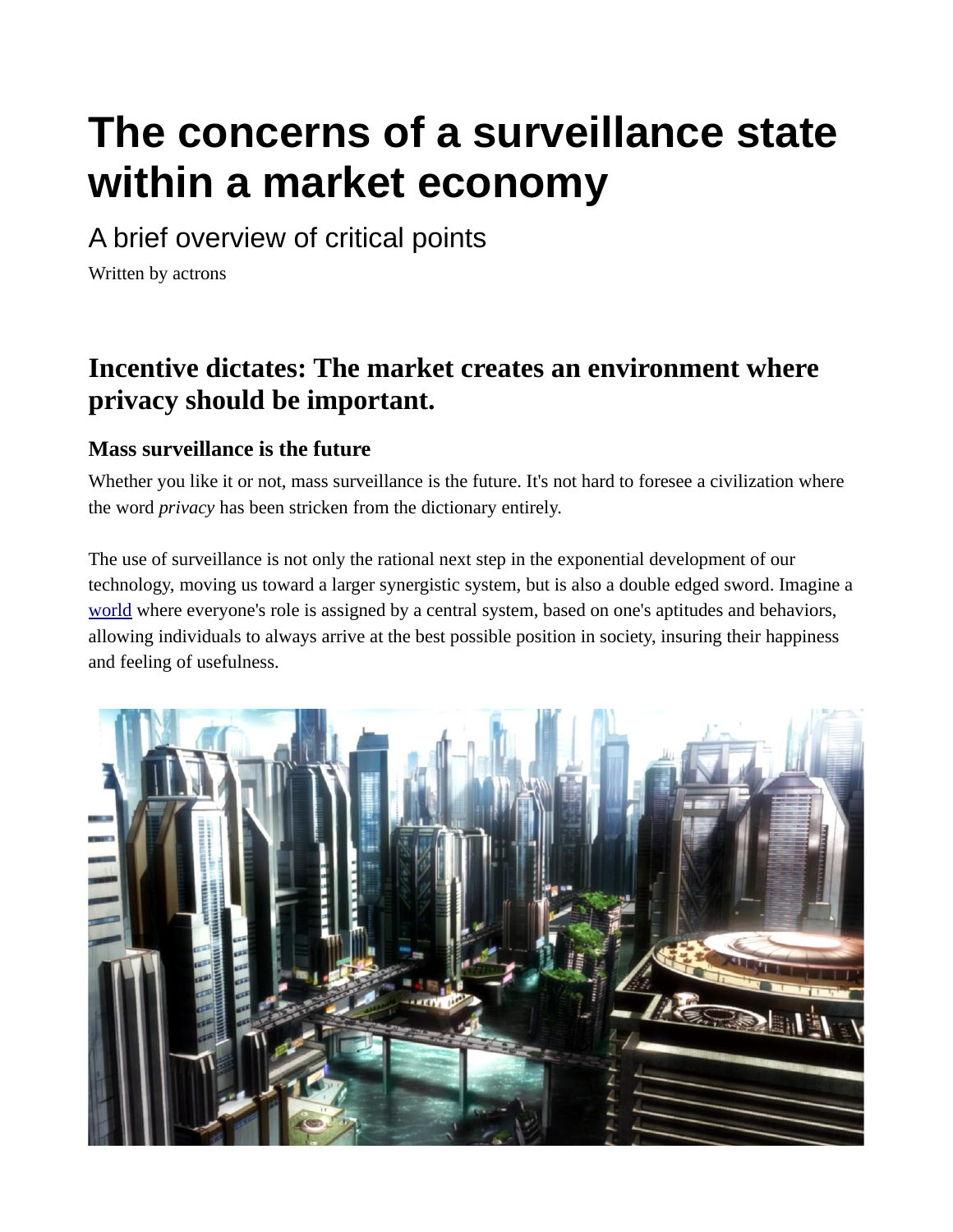#### **Sounds like a utopia? Thats because it is (not).**

It is culture that will make the decision on how we use this newly available, and fast advancing technology. Only time will tell. Similar to the discovery of nuclear fission, which can both end up being used as an energy source or as a weapon of mass destruction.

## **The market**

It is widely [understood,](https://en.wikipedia.org/wiki/Invisible_hand) that the world's monetary market system could be encapsulated by 3 core rules or values.

# Monetary Market System – Gaming Logic

- Labor for income  $\rightarrow$  ...
- Value Retention  $\rightarrow$  ...
- Self-Maximization  $\rightarrow$  Corrupted use of data

With respect to privacy, self maximization increasingly generates an environment where, by means of gaining access to a real time stream of your life, the end goal is to control your thoughts and ultimately your purchasing habits and political inclinations.

So the issue with privacy is not so much the topic itself, but how knowing about someone's secrets within the market's incentive structure, immidiately creating the possibility of taking advantage of that knowledge, only to advance one's own agenda, hurting the person or groups involved, creates fear and, quite frankly conditions us to becoming cautious of what people know about us.

## **A look at where we are today**

Currently we are only at the beginning of extensive technologies being [deployed](http://www.geek.com/apps/nsa-data-center-will-use-1-7-million-gallons-of-water-per-day-to-read-your-email-1562152/?r=2) and tested. Dumb, advertisement driven software such as targeted ads or emails are what can clog our lives. And even with the bulk data collection of massive amounts of the population happening rapidly, algorithms have not yet been developed to fully analyze and make use of such massive amounts of data. How do I know? We would be living in a dystopia already, that's how.

*"The game is no longer about sending you a mail order catalogue or even about targeting online advertising. The game is selling access to the real-time flow of your daily life —your reality— in order to directly influence and modify your behavior for profit."* [Source](http://www.faz.net/aktuell/feuilleton/debatten/the-digital-debate/shoshana-zuboff-secrets-of-surveillance-capitalism-14103616-p2.html?printPagedArticle=true)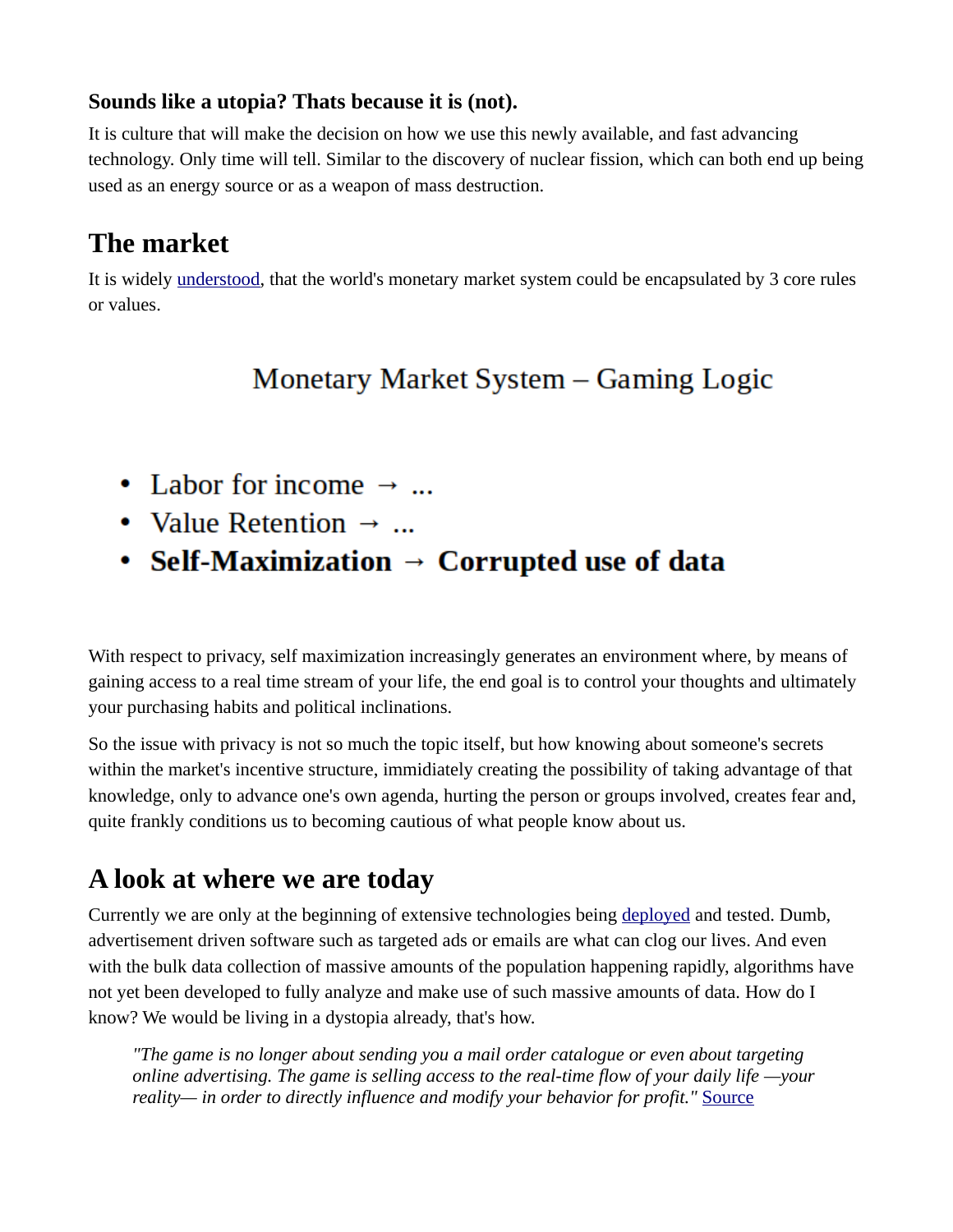Sure, we have the manipulation of the media and social networks, which can be remarkably effective at altering people's opinions, we have massive [city-wide](https://www.youtube.com/watch?v=QGxNyaXfJsA) surveillance systems and we have [Windows 10.](http://192.168.178.88/windows10.html) But these are all only pocking at what many in the field are seeing as massive, yet untapped, potential. It's important to understand, that it is only a matter of time, before big data will start yielding very effective results for the establishment.

# **Open Source and Alternative Options**

Given the worsening surveillance reality today, it is important to consider alternative forms of communication. Many popular services offer breathtaking analysis of our personality and general psychology, and present it in a constant flow of information, documenting our lives. This makes choosing the right services a very important task.

Encryption plays a vital role here, but so so does the availability and creditability of it's source code. Open source, aside from being a generally better strategy for software development, intrinsically offers peer review of it's code by any third party or individual. Open source communication standards and software are hence the bedrock to look for when considering privacy and security.

*"Free software is a matter of liberty, not price. To understand the concept, you should think of 'free' as in free speech, not as in free beer."* — Richard M. Stallman

# **Telegram**

[Telegram](https://telegram.org/) has proprietary server back-end, however it's client is open source and licensed under GPLv3. It is run by Pavel Durov, an anti establishment Russian political asylum seeker. The entire development team are kept mobile at all times, never staying anywhere for more than 6 Months. Telegram uses it's own spun cryptography which is available for free review online. Over of \$100k has been payed out in rewards for improving their cryptography. Durov has made commitments to not sell any personal data or hand over access to servers. All communication is encrypted, but runs over Telegram's servers, however end to end encryption, which does not pass over the telegram servers, is available for mobile. Because of it's comparatively large userbase, ease of installation, many rich features and multi platform support, I strongly recommend telegram as the bare minimum service used.

- Open Source Client (GPLv3)
- Proprietary server side
- Uses own, pier reviewed crypto *MTProto*
- IM Service (no VoIP or Video)
- Supports large file sizes (up to 1.5GB per file)
- Almost every platform and many interfaces supported